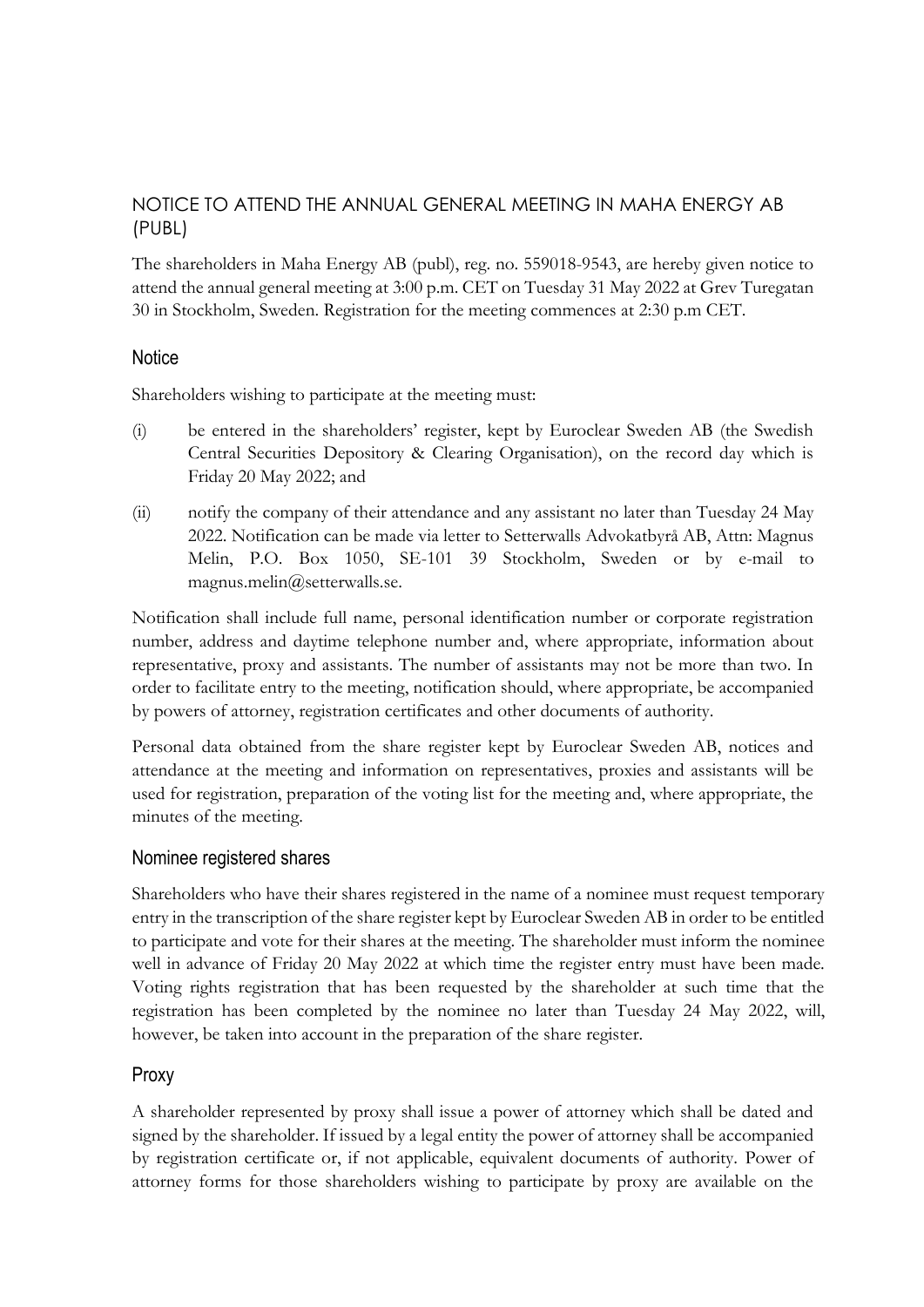company's website www.mahaenergy.ca. The original version of the power of attorney shall also be presented at the meeting.

# Proposed agenda

- 1. Opening of the meeting and election of chairman of the meeting;
- 2. Preparation and approval of the voting list;
- 3. Approval of the agenda;
- 4. Election of one (1) or two (2) persons who shall approve the minutes of the meeting;
- 5. Determination of whether the meeting has been duly convened;
- 6. Submission of the annual report and the auditor's report and the consolidated financial statements and the auditor's report on the group;
- 7. Resolution in respect of adoption of the profit and loss statement and the balance sheet and the consolidated profit and loss statement and the consolidated balance sheet;
- 8. Resolution in respect of allocation of the company's profit or loss according to the adopted balance sheet;
- 9. Resolution in respect of the members of the board of directors' and the managing director's discharge from liability;
- 10. Determination of the number of members of the board of directors and the number of auditors and, where applicable, deputy auditors;
- 11. Determination of the fees payable to the members of the board of directors and the auditors;
- 12. Election of members of the board of directors, auditors and, where applicable, deputy auditors;
- 13. Resolution regarding principles for the appointment of and instructions regarding a nomination committee;
- 14. Approval of the remuneration report;
- 15. Resolution on changes to the articles of association (removal of share class B);
- 16. Resolution on an incentive programme and issuance of warrants to the executive management (LTIP 7);
- 17. Resolution regarding authorization for the board of directors to increase the share capital;
- 18. Closing of the meeting.

# Proposed resolutions

### *Item 1. Election of chairman of the meeting*

The nomination committee, consisting of Christer Lindholm representing Kvalitena AB, Edwyn Neves, representing Banco BTG Pactual, Henrik Morén, representing Jonas Lindvall, and Harald Pousette, the chairman of the board of directors, proposes that attorney Marcus Nivinger is appointed chairman of the annual general meeting.

# *Item 8. Allocation of the company's profit or loss according to the adopted balance sheet*

The board of directors proposes that the company's available funds shall be carried forward in new account and that no dividend shall be paid for the last financial year.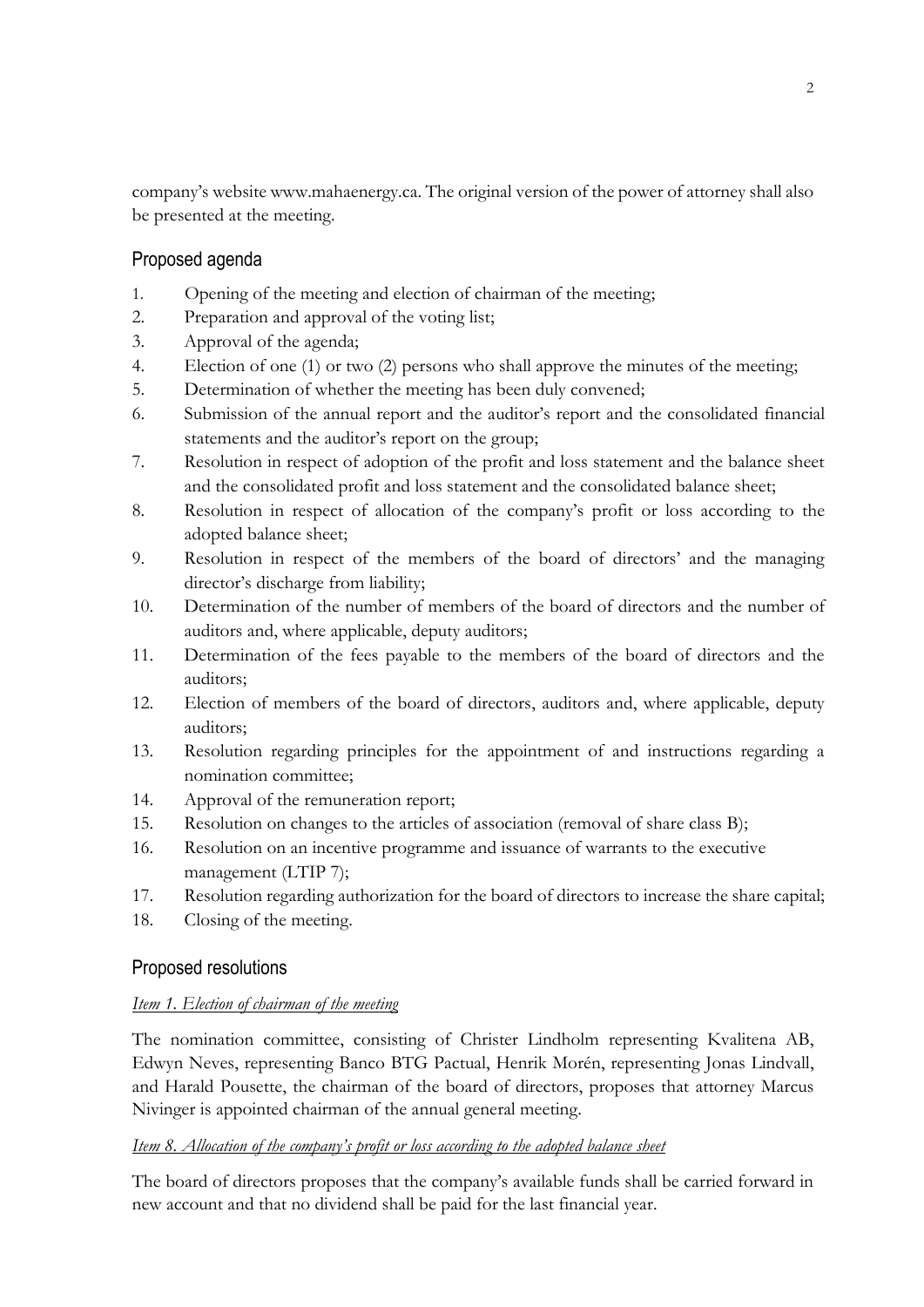# *Item 10. Determination of the number of members of the board of directors and the number of auditors and deputy auditors*

The nomination committee proposes that six board members are elected.

Further, the nomination committee proposes that a registered public auditor is appointed as auditor.

## *Item 11. Determination of the fees payable to the members of the board of directors and auditors*

The nomination committee proposes that the fees payable to the board of directors for the period until the end of the next annual general meeting shall remain the same and amount to a total of SEK 1,615,000 (remuneration for committee work not included) out of which SEK 415,000 shall be paid to the chairman and SEK 300,000 to each of the other ordinary members. The managing director shall not receive a fee as an ordinary member of the board of directors.

Board members shall also be entitled to invoice the company in so far as they perform services outside the board assignment.

Furthermore, it is proposed, as remuneration for the committee work, the chairman of the audit committee is to receive SEK 60,000, the chairman of the remuneration committee SEK 60,000, the chairman of the reserves and health, safety and environmental committee SEK 60,000, members of the audit committee (the chairman excluded) SEK 40,000 each, members of the remuneration committee (the chairman excluded) SEK 40,000 each and members of the reserves and health, safety and environmental committee (the chairman excluded) SEK 40,000 each. The managing director shall not receive remuneration as a member of a committee.

It is proposed that the company's auditor shall be paid in accordance with approved invoices.

# *Item 12. Election of members of the board of directors and auditors*

The nomination committee proposes re-election of Jonas Lindvall, Harald Pousette, and Nicholas Walker, as ordinary board members. The nomination committee further proposes the new-election of Christer Lindholm, Viktor Modigh and Richard Norris as new ordinary board members. The nomination committee proposes re-election of Harald Pousette as chairman of the board of directors.

Christer Lindholm (born 1977) holds an MSc in Electrical Engineering from the Royal Institute of Technology in Stockholm as well as a BSc in Business Administration and Economics from Stockholm University. Christer is currently the CFO of Kvalitena AB (publ) and has previously worked in the banking and finance and management consultancy industry. Christer is partner and on the board of Addeno AB and on the board at Jitech AB and Apikal Fastighetspartner AB. Christer hold 2,500 shares in Maha.

Viktor Modigh (born 1980) holds a Master of Law from the University of Gothenburg, Sweden with a specialization in Petroleum Law and Petroleum Contracts from the University of Oslo, Norway. He has more than 20 years´ experience of investments across different sectors and has held management positions with Tethys Oil in Oman and the United Arab Emirates. Viktor has worked as a lawyer advising primarily oil and gas companies on regulatory and contractual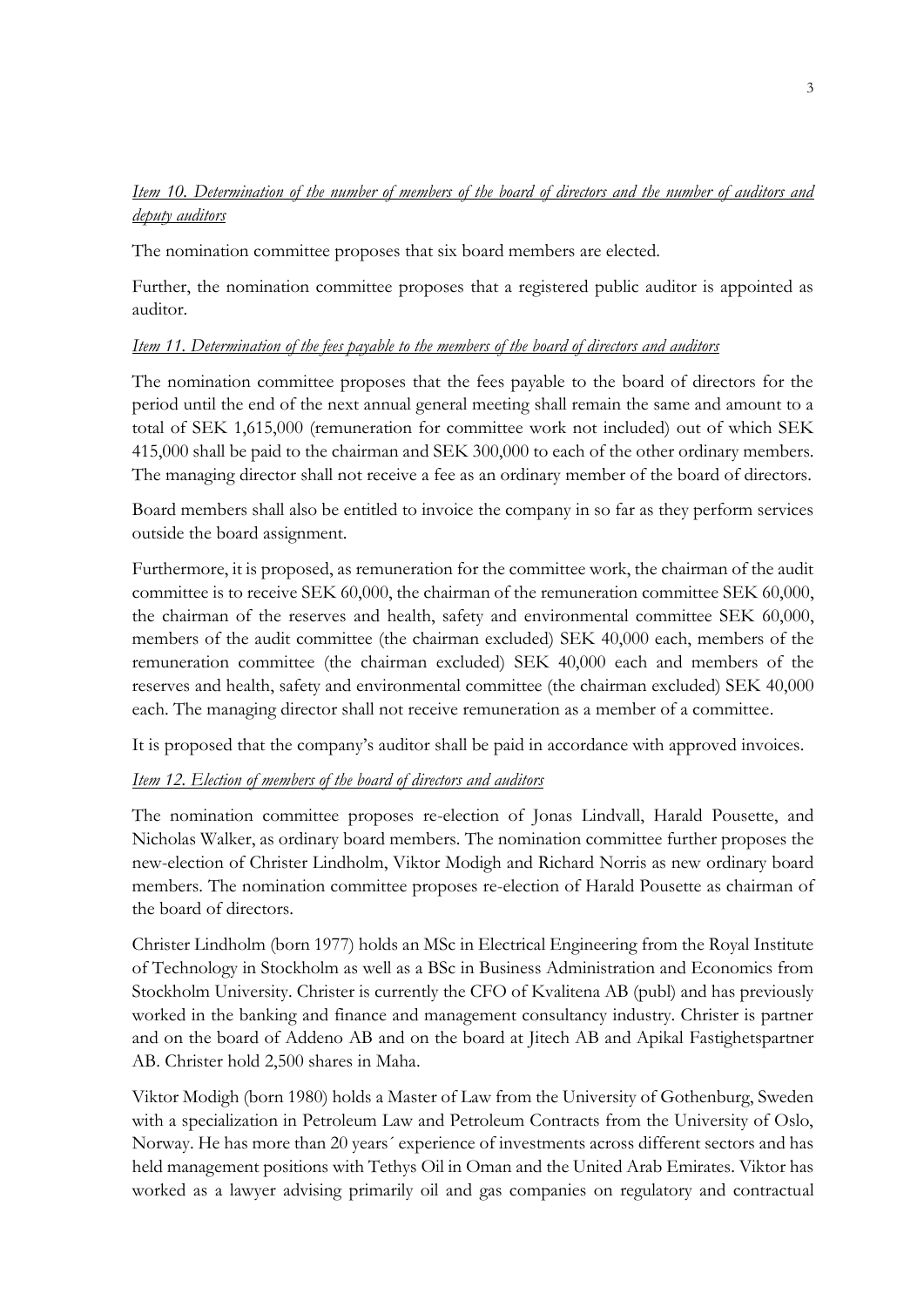matters, transactions and general corporate law, and is a member of the Association of International Energy Negotiators. He is currently the Managing Director of Tiveden AS and Chairman of Jumpgate AB, Minotaurus Energi AS and Urtiven AS. Viktor is a resident of Norway and he holds 0 shares in Maha.

Richard Norris (born 1966) holds a PhD in Petroleum Engineering and an MSc in Petroleum Geology from Imperial College in London as well as a BSc in Geology. Richard has over 30 years energy related experience in both industry and finance, including roles with large and small oil companies, as well as roles in debt and equity financing. He is currently Managing Director of Pandreco Energy Advisors Inc, whose clients include major and junior energy companies, banks and public policy centres. Richard is a Fellow of the Canadian Global Affairs Institute and has worked in engineering, management and board roles covering Africa, Europe, Former Soviet Union and South America with BP, Elf Aquitaine/Total, Geopetrol, Candax Energy and Eland Oil and Gas. In finance Richard was instrumental in building the European oil and gas structured finance group at BNP Paribas. As a Partner at Helios Investment Partners, Richard co-managed Helios's Private Equity energy investments throughout Africa. Richard is a resident of Canada and he holds 0 shares in Maha.

Information on the board members proposed for re-election can be found in the annual report and on the company's website at www.mahaenergy.ca.

The nomination committee further proposes re-election of the accounting firm Deloitte AB as auditor. Deloitte AB has informed that Fredrik Jonsson will continue to be appointed as the auditor-in-charge.

# *Item 13. Resolution regarding principles for the appointment of and instructions regarding a nomination committee*

The nomination committee does not propose any changes to the principles adopted at the annual general meeting in 2021 (applicable until the general meeting decides otherwise). The principles are kept available on the company's website at [www.mahaenergy.ca.](http://www.mahaenergy.ca/)

# *Item 14. Approval of the remuneration report*

The board of directors proposes that the general meeting resolves to approve the board's remuneration report in accordance with Chapter 8, Section 53a of the Swedish Companies Act.

# *Item 15. Resolution on changes to the articles of association (removal of share class B)*

The board of directors proposes that the general meeting resolves to change the articles of association, with the effect that the company will, after the registration of the new articles of association, only have one type of share. The articles of association in their proposed new version are set out in the board's complete proposal.

The chairman of the board of directors, the managing director or a person appointed by the board of directors shall be authorised to make any minor adjustments required to register the resolution with the Swedish Companies Registration Office.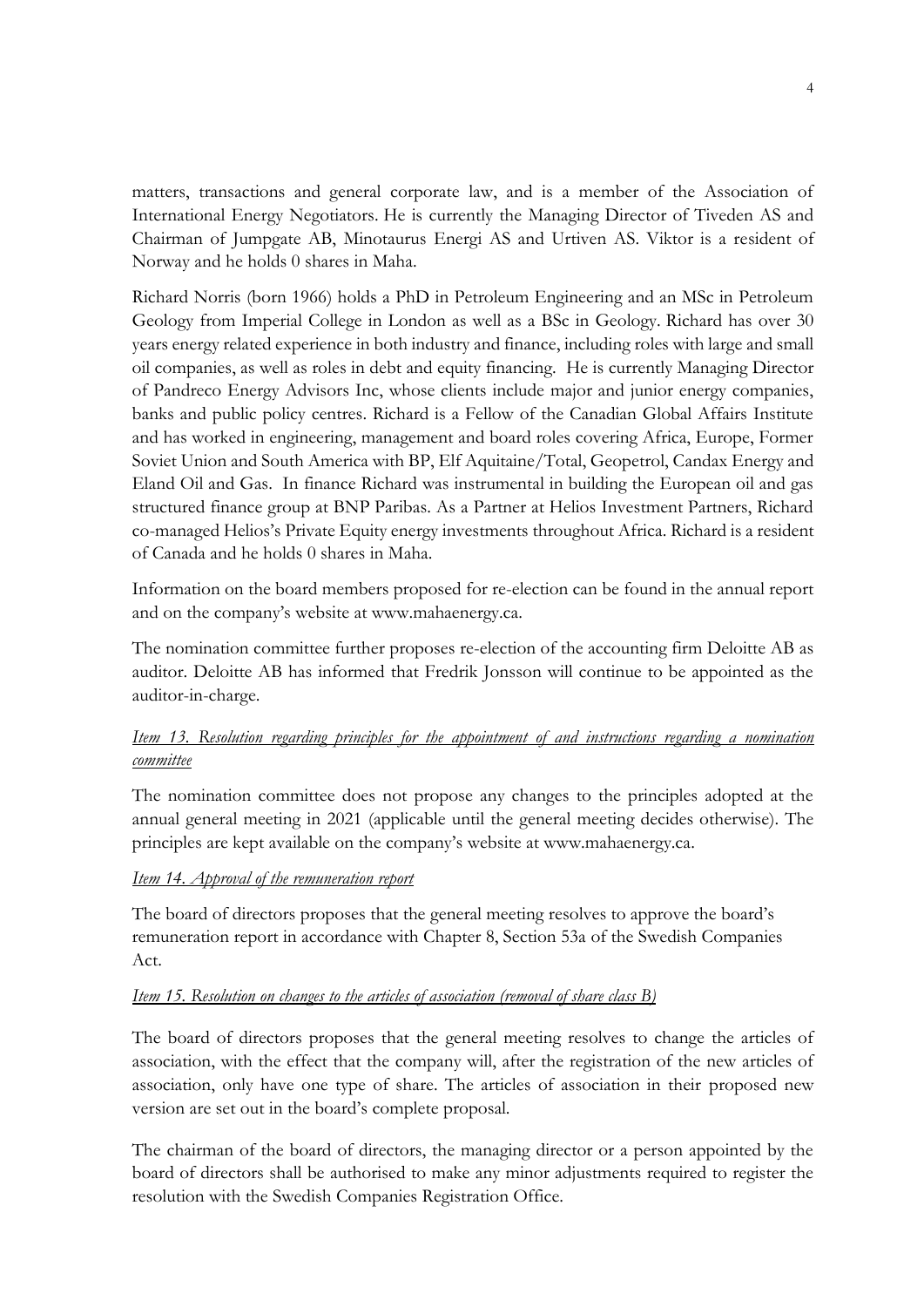## *Majority requirements*

For a valid decision on the proposal on changes to the articles of association, as outlined above, requires that the proposal is supported by shareholders representing at least two-thirds  $(2/3)$  of the votes cast and the shares represented at the meeting.

# *Item 16. Resolution on an incentive programme and issuance of warrants to the executive management (LTIP 7)*

The board of directors in Maha Energy AB (publ) (the "**Company**") (excluding Jonas Lindvall) proposes that the general meeting resolves on an incentive programme for the executive management through issuance of warrants entitling to subscription of new shares of class A in the Company ("**Shares**") as set forth below.

## *Background*

The proposal to launch an incentive programme by the issuance of warrants is presented by the board of directors of the Company (excluding Jonas Lindvall) in order to strengthen the retention of senior executives with the company group and to motivate the senior executives to create shareholder value. The board of directors assess that these objectives are in line with all shareholders' interests.

The programme encompasses senior executives employed by the Company and subsidiaries of the Company (together, the "**Group**"). Board members not employed by the Group are not allowed to participate. Those entitled to participate in the incentive programme are hereinafter referred to as "**Participants**".

### *Terms and conditions for the issue of warrants*

- 1. The Company shall issue not more than 1,197,157 warrants. Each warrant entitles to subscription of one (1) new Share, each with a quotient value of SEK 0.011.
- 2. The warrants may, with deviation from the shareholders' preferential rights, only be subscribed for by Maha Energy Inc (the "**Subsidiary**"), a subsidiary of the Company, after which the Subsidiary is to transfer the warrants to the Participants in accordance with the resolution adopted by the general meeting and instructions from the board of directors of the Company.
- 3. Subscription of warrants shall be made by the Subsidiary on a subscription list following the general meeting's issue resolution, but no later than 1 June 2022. The board of directors of the Company shall be entitled to prolong the subscription period.
- 4. The warrants shall be issued without consideration (i.e. free of charge) to the Subsidiary.
- 5. If all issued warrants are subscribed for by the Subsidiary, transferred to and exercised by the Participants for subscription of new Shares, the Company's share capital will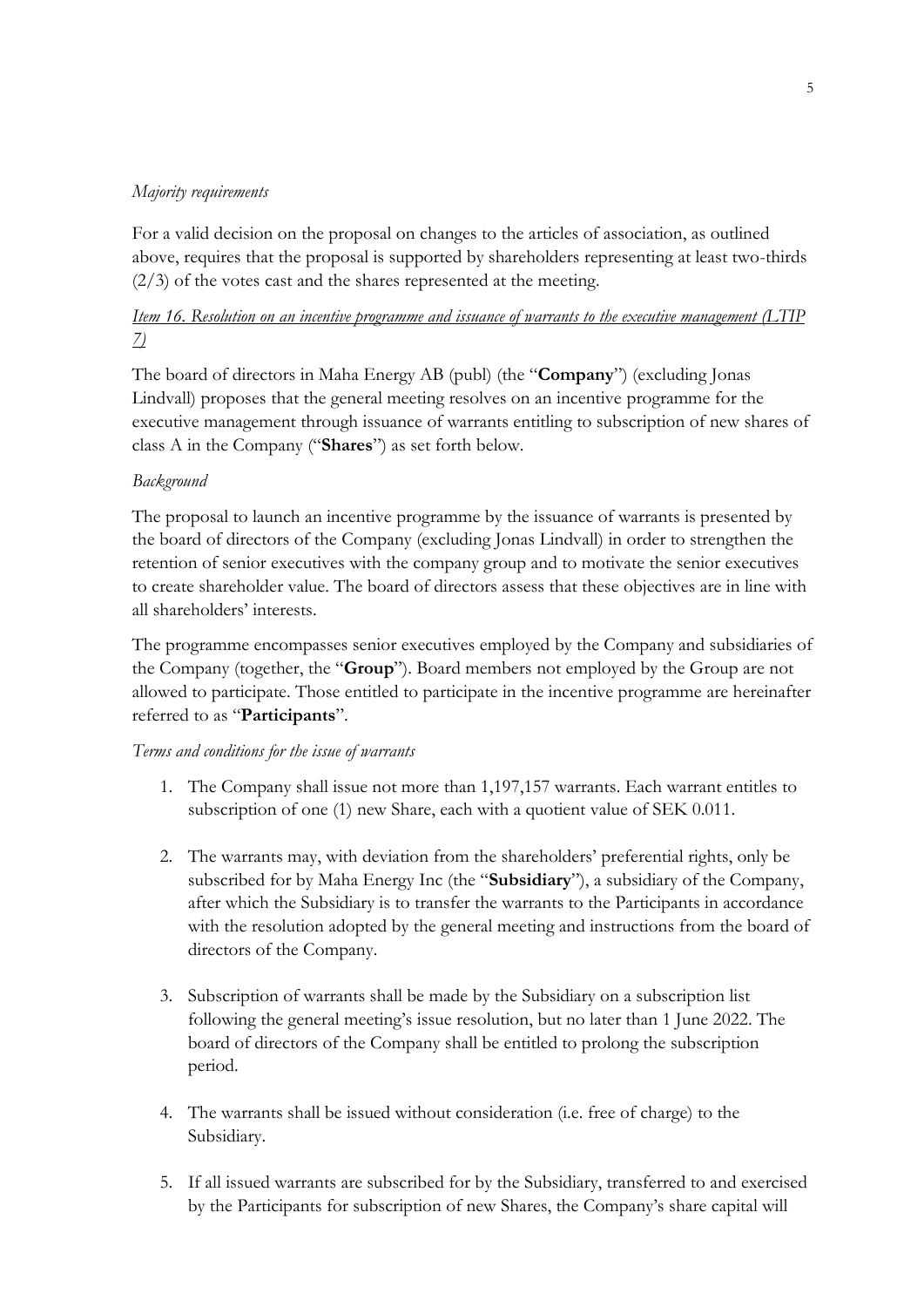increase with SEK 13,168.727 (subject to potential recalculations in accordance with standard terms and conditions applicable to the warrants).

- 6. The warrants may be exercised for subscription of new Shares during the period from and including 1 June 2025 until and including 1 June 2030. Warrants that have not been exercised for subscription of new Shares by 1 June 2030 shall lapse.
- 7. Each warrant shall entitle the warrant holder to subscribe for one (1) new Share in the Company at a subscription price per Share (the "**Exercise Price**") corresponding to 100% of the volume weighted average last closing price for the Company's share on Nasdaq Stockholm during the period from and including 24 May 2022 until and including 31 May 2022. Any amount that exceeds the quotient value shall be transferred to the nonrestricted share premium account. The Exercise Price thus calculated shall be rounded off to the nearest whole SEK 0.10, whereupon SEK 0.5 shall be rounded upwards. The Exercise Price may never be below the quotient value of the shares.
- 8. The warrants are subject to customary recalculation conditions.

#### *Allocation principles to be applied in relation to Participants*

Warrants subscribed for by the Subsidiary shall be transferred to the Participants in accordance with instructions from the board of directors of the Company and the principles set forth below. Any resolution to transfer warrants to the Participants shall be made by the board of directors unanimously. Jonas Lindvall will not participate in any resolution to transfer warrants to himself.

The transfers of warrants from the Subsidiary to the Participants are to be made without consideration (i.e. free of charge).

Warrants are granted under the incentive programme to senior executives of the Group, and are intended to align such individual's and shareholder interests by attempting to create a direct relation between compensation and shareholder return. Participation in the incentive programme rewards overall corporate performance, as measured through the price of the shares in the Company. In addition, the incentive programme enables senior executives to develop and maintain a significant ownership position in the Company. No Participant may be offered more than 419,005 warrants.

Allocated warrants may be exercised for subscription of new Shares in the Company during the period from and including 1 June 2025 until and including 1 June 2030. Subscription of new Shares may however not take place during so-called closed periods according to the EU Market Abuse Regulation, or otherwise in breach of relevant insider rules and regulations (including the Company's internal guidelines in this respect).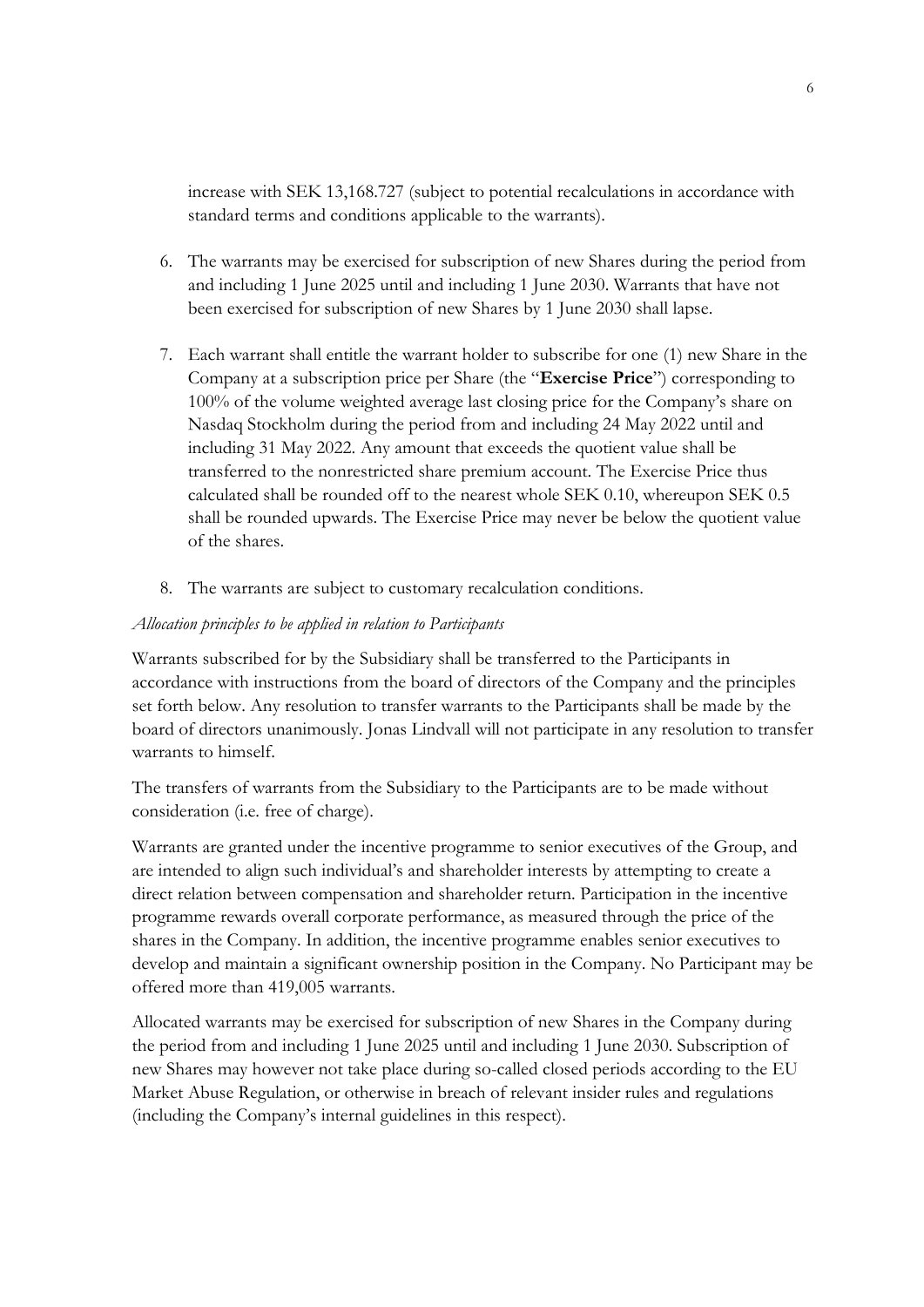#### *Warrant agreement*

All warrants will be governed by warrant agreements to be entered into between each Participant and the Subsidiary in connection with the transfer of warrants from the Subsidiary. The warrant agreement will include a so-called vesting structure, certain transfer restrictions and other terms and conditions customary for such agreements. The vesting period until a share may be acquired may not be less than three years.

#### *Reasons for the deviation from the shareholders' preferential rights*

The reasons for the deviation from the shareholders' preferential rights is that the Company wishes to offer warrants to the executive management of the Group in order to strengthen the retention of senior executives and to motivate them to contribute to the creation of shareholder value.

#### *Dilution, costs, etc.*

Upon full subscription, transfer and exercise of all 1,197,157 issued warrants; a total of 1,197,157 new Shares will be issued in the Company (subject to potential recalculations in accordance with standard terms and conditions applicable to the warrants). This would lead to a dilution corresponding to approx. 1 per cent of the total share capital and number of votes in the Company (based on the share capital and number of shares in the Company registered as of the date of this proposal and calculated as the maximum amount of share capital and number of shares that may be issued, divided by the total share capital and the total number of shares in the Company after the proposed warrants to be issued have been exercised).

The incentive programme is expected to have a marginal effect on the Company's earnings per share. A preliminary estimate of the market value of the warrants is SEK 11.35 per warrant for the call period (as at 28 April 2022), assuming subscription at the end of the exercise period and an underlying market value and exercise price of SEK 18.39 per share (as at 28 April 2022). The Black Scholes valuation model has been used for valuing the warrants and assumes a risk-free interest of 1.55 percent and a volatility of 58.54 percent.

Costs related to the issuance of warrants under the incentive programme will be accounted for in accordance with IFRS 2 and recognized as an expense in the income statement during the vesting period. The preliminary estimate of total cost to be recorded during the term of the programme is SEK 13,588,809. Ongoing administration costs and other costs of the programme are minimal.

#### *Outstanding incentive programmes*

In addition, 2,532,429 warrants are outstanding under four (4) Long Term Incentive Programs for employees and senior management of the Group, of which the first program comprises of 500,000 warrants ("**Program Three**"), the second program comprises of 460,000 warrants ("**Program Four**"), the third program comprises of 1,048,286 warrants ("**Program Five**"), and the fourth program comprises of 524,143 warrants ("**Program Six**"). Each warrant under the respective program entitles to subscribe for one new share in the Company. The exercise price of the warrants corresponds to 100 per cent of the volume weighted average last closing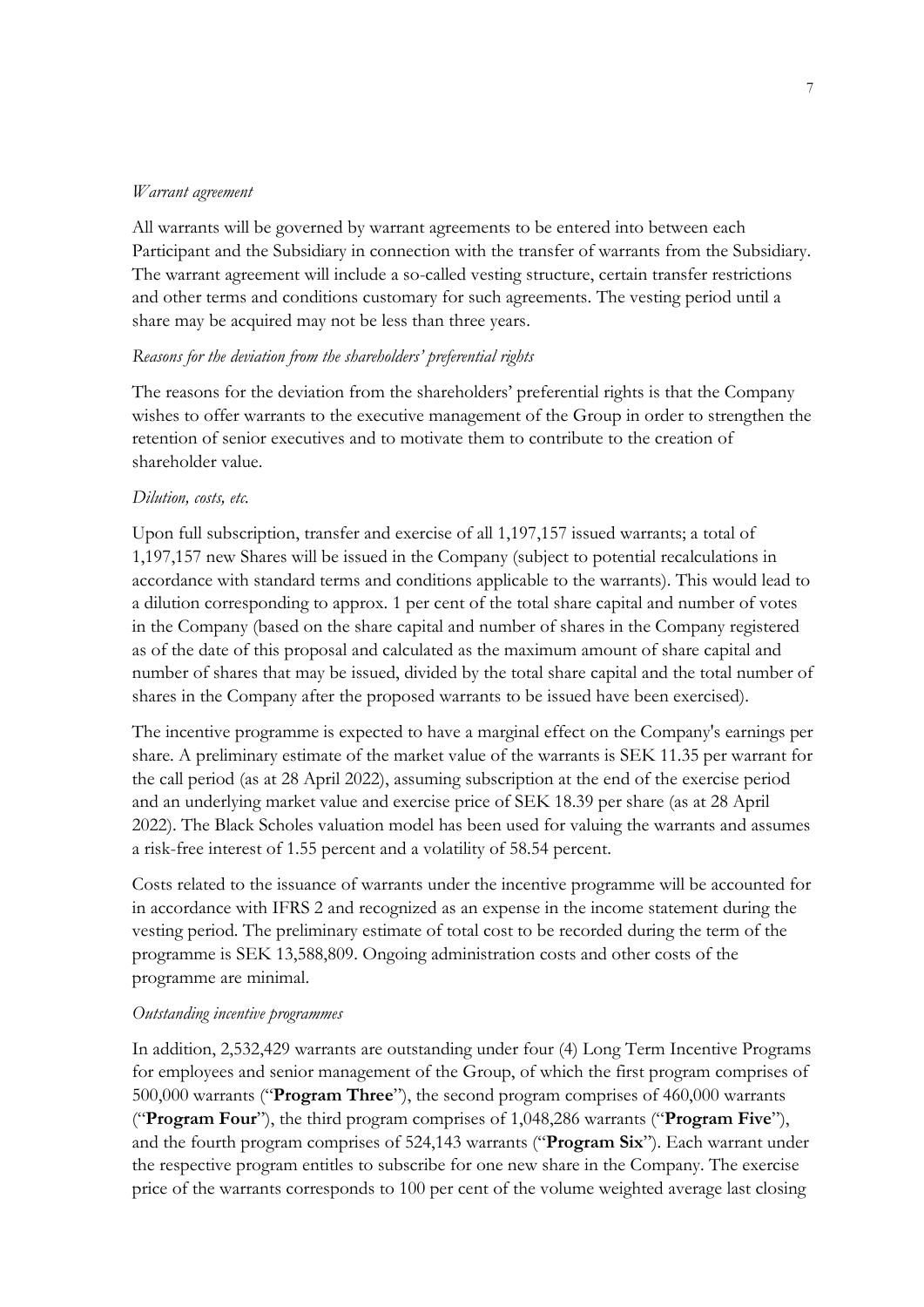price for the Company's share on Nasdaq First North Growth Market during the period from and including (i) 17 May 2019 until and including 23 May 2019 for Program Three, (ii) 20 May 2020 until and including 27 May 2020 for Program Four, (iii) 21 May 2021 until and including 27 May 2021 for Program Five, and (iv) 21 May 2021 until and including 27 May 2021 for Program Six. The warrants may be exercised from and including (i) 1 June 2022 until and including 28 February 2023 for Program Three, (ii) 1 June 2023 until and including 29 February 2024 for Program Four, (iii) 1 June 2024 until and including 28 February 2025 for Program Five, and (iv) 1 June 2023 until and including 29 February 2024 for Program Six.

### *Approval of transfer of warrants from the Subsidiary to Participants*

A resolution to issue warrants in accordance with this proposal also includes an approval of the transfers of warrants from the Subsidiary to the Participants.

### *Preparation of the proposal*

This proposal has been prepared by the board of directors (excluding Jonas Lindvall) together with external consultants. The final proposal has been presented by the board of directors (excluding Jonas Lindvall).

### *Majority requirements*

This proposal to adopt the incentive programme and to issue warrants, as well as the approval of the transfers of warrants from the Subsidiary to the Participants, is governed by the provisions in Chapter 16 of the Swedish Companies Act (*Sw.* Aktiebolagslagen (2005:551)), and a valid resolution therefore requires that the proposal is supported by shareholders representing at least nine-tenths (9/10) of the votes cast as well as of all shares represented at the meeting.

#### *Miscellaneous*

The chairman of the board of directors, the managing director or a person appointed by the board of directors shall be authorised to make any minor adjustments required to register the resolution with the Swedish Companies Registration Office.

#### *Item 17. Resolution regarding authorization for the board of directors to increase the share capital*

The board of directors proposes that the general meeting resolves on an authorization for the board of directors to – for the period up to the next annual general meeting and at one or more occasions – resolve upon issuance of new shares, warrants and/or convertible debentures. Payment may be made in cash, in kind, through set-off of claims or otherwise be conditional. The company's share capital may by support of the authorization be increased by an amount corresponding to 20 per cent of the share capital and number of shares in the company as of on the date the board of directors make use of the authorisation. Deviation from the shareholders' preferential rights shall be allowed in situations where a directed issue is deemed more appropriate for the company due to timing, commercial or similar reasons, and in order to enable acquisitions. The chairman of the board of directors, the managing director, or anyone authorized by the board of directors, shall have the right to make any minor adjustments required in order to register this resolution.